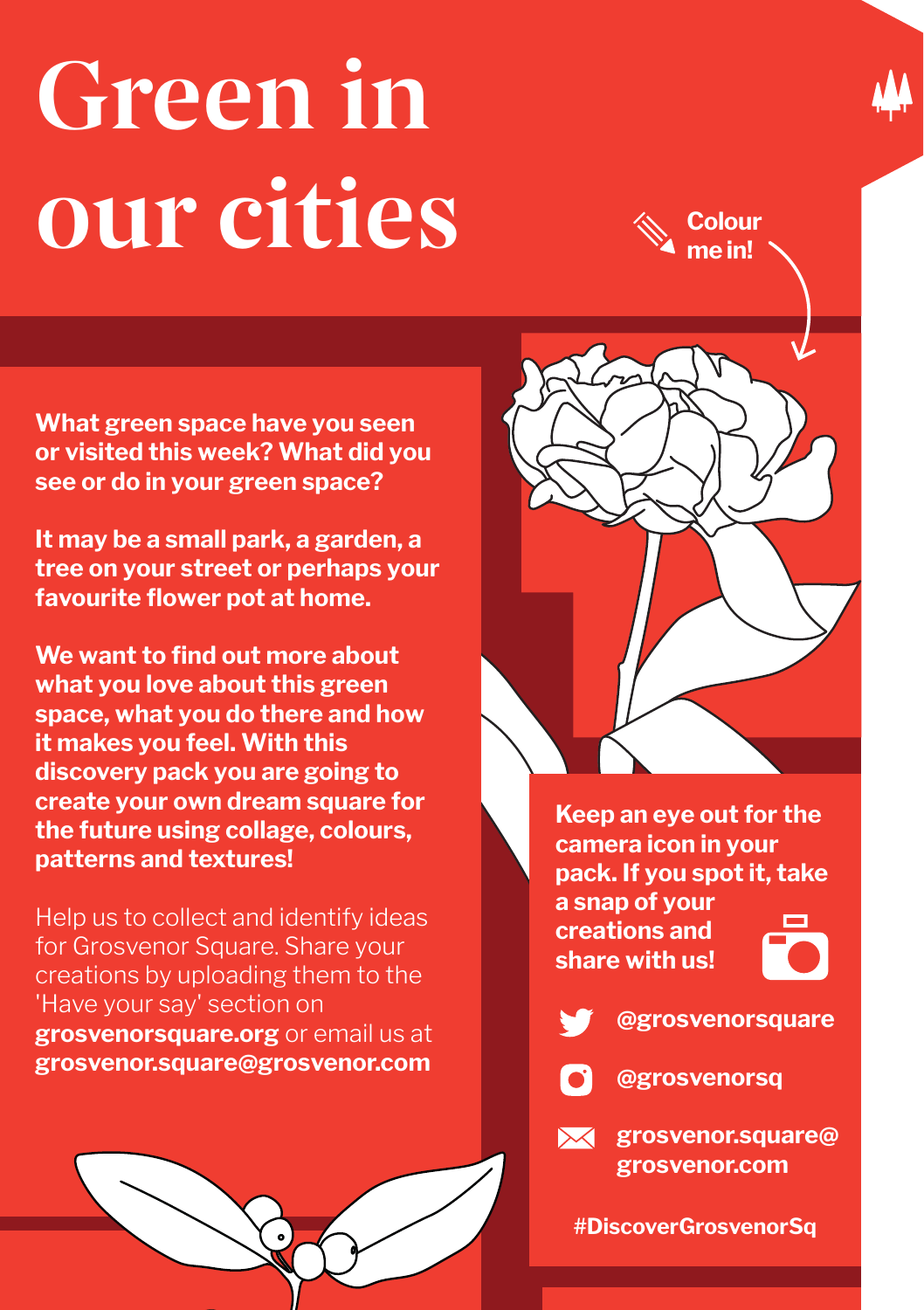#### **This makes me feel happy**

## Let's take a closer look at our green space

**Use this viewfinder to tell us more about what you love, how you use your green space and how it makes you feel.** 

**I love this green space because of...**

llove this green space because of...

Choose one of the questions on the sides of the viewfinder and answer it by framing your answer inside the viewfinder!

> Follow the instructions on the reverse to make your viewfinder.



**share with us online!**

**Don't forget to snap a pic of your viewfinder in action, and** 

#### **This makes me feel calm**

ሐ

**Cut along the dotted lines**

 $\checkmark$ 

Cut along the dotted lines

**This is a fun part of my green space**

This is:

GROSVENOR

a fun part of my green space

**I love this green space because of...**

I love this green space because of...

**This makes me feel happy**

#### Cardboard, scissors, tape, glue and a pen (optional) **You will need:**



- **1.** Find a piece of cardboard that you can cut with scissors!
- **2.** Cut into 4 strips roughly the below sizes: 2x **1.5 by 21cm** 2x **1.5 by 10cm**



3. Place your card strips in a rectangle like above, with the two small strips inside the long strips and tape together as shown.

**3.** Place your card **4.** Cut this frame out and stick on top, or write the questions on each sides of your card rectangle. **Ta da! Take your viewfinder out for a spin and see what you find**



\*If you don't have glue, scissors or card at home **you can turn other household items into a viewfinder!** For example, write your questions around the edge of a toilet roll and decorate it.

**This makes me feel calm**

**GROSVENOR**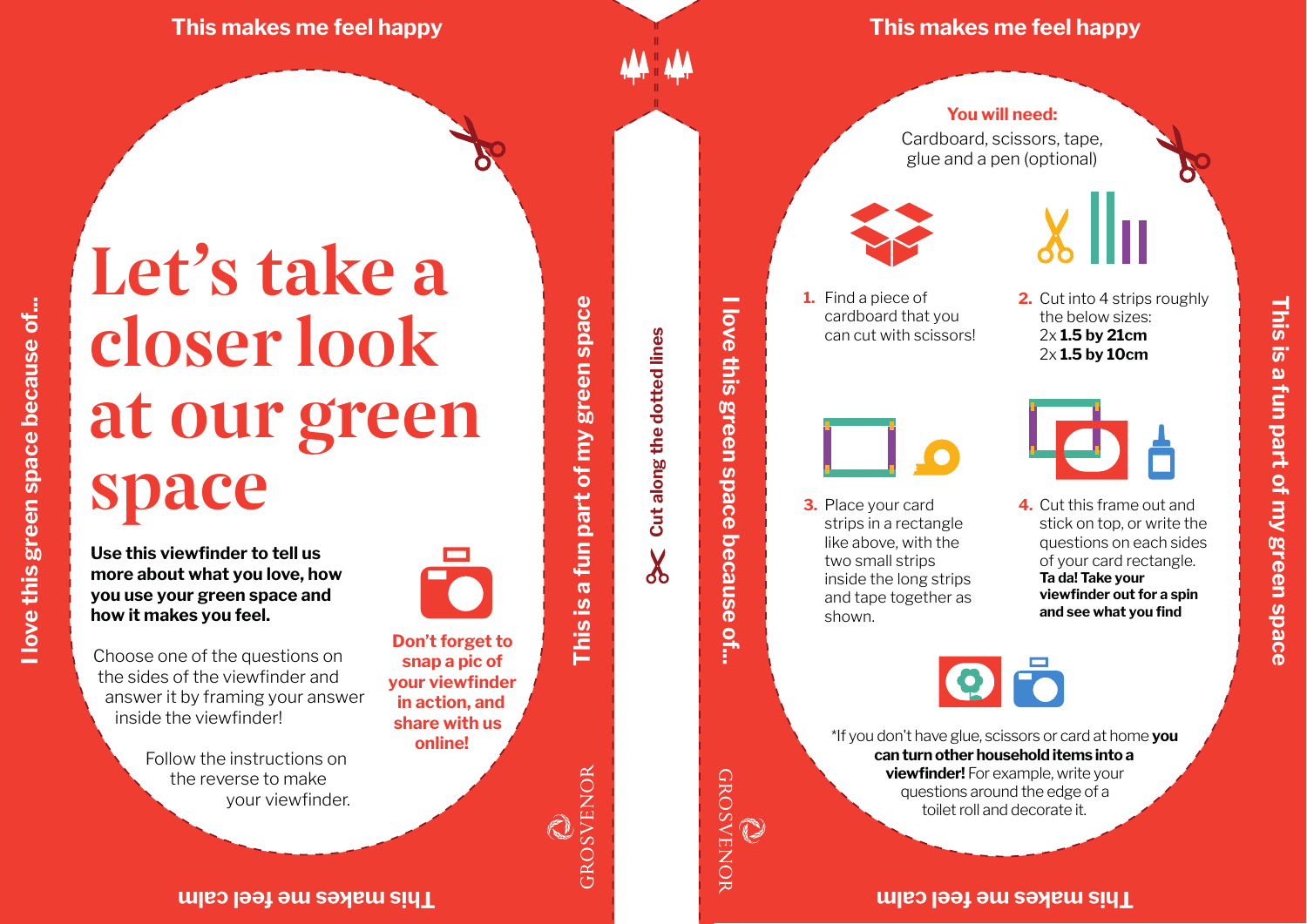### Imagining  $\vec{\bf{O}}$ your dream square

**We want you to imagine your own dream square of the future - what would it look like? what activities would you do there? how would it make you feel to go there?** 

Imagine that your square is quite big, so it doesn't need to look and feel the same in every corner, you can choose between 3-6 different ideas for your dream square.

If you have some old magazines, newspapers, boxes or wrapping paper have a look through these to find some colours, materials, patterns and textures that answer some of these questions. If you don't have any of these materials or glue you can also pick a few colours and draw your own patterns!